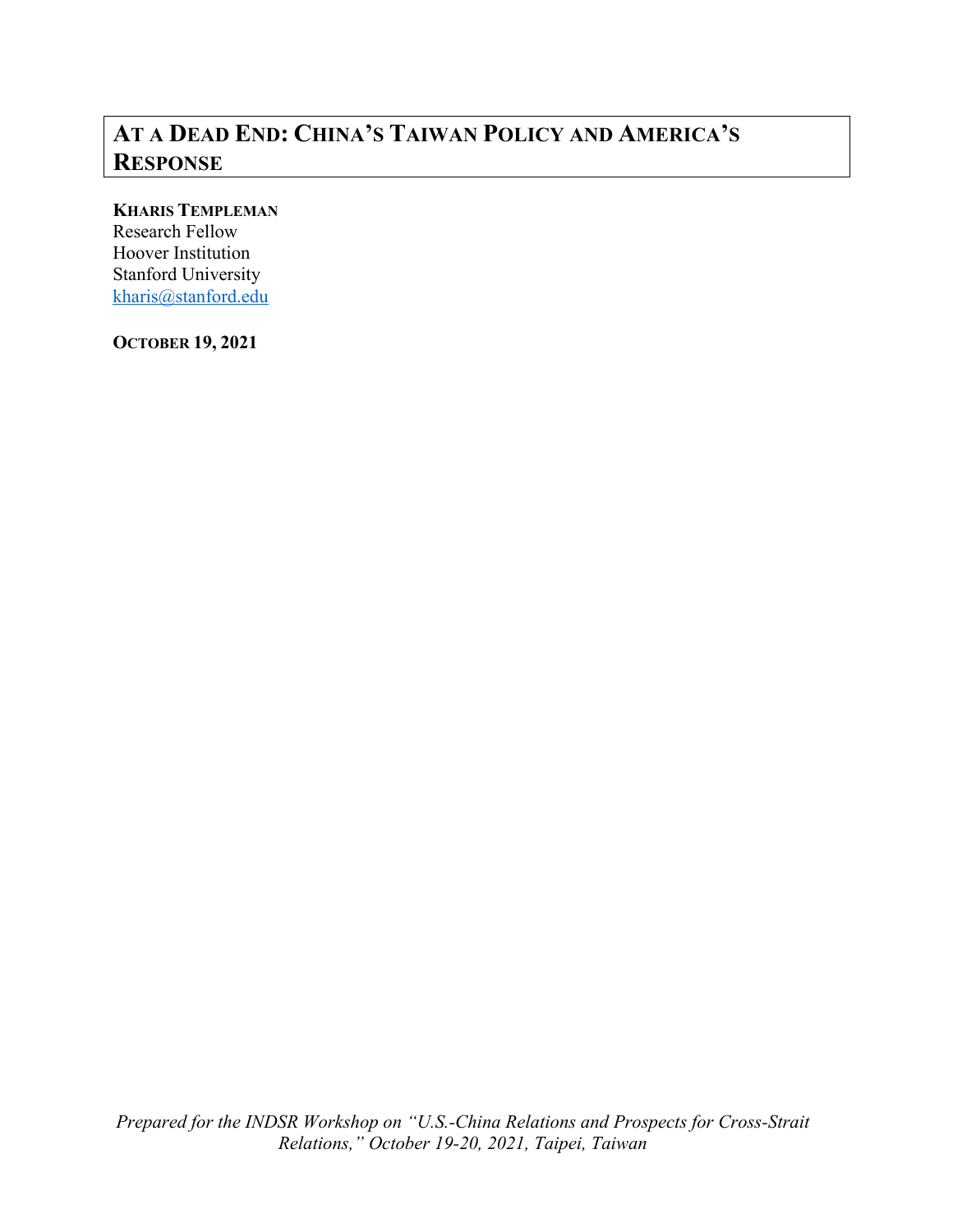Today, the United States and the People's Republic of China (PRC) are caught in a security dilemma over Taiwan. An increasing number of observers in the United States now interpret Beijing's recent actions and statements as preparing the ground for an invasion of the island within the next decade, and this fear is driving a fundamental shift across the American foreign policy establishment in favor of more robust support for Taiwan—support that could potentially include an unambiguous pledge to defend it against PRC military action. But if the United States makes additional changes to its relationship with Taiwan, it will probably provoke further actions by Beijing to signal its own objections to more robust U.S.-Taiwan ties, which may well send the trilateral relationship further into a downward spiral toward military conflict.

If this spiral is to be reversed, a better understanding of each side's motivations is essential. My own view is that the origins of this downward spiral are located in the PRC's response to the election of Democratic Progressive Party (DPP) candidate Tsai Ing-wen in the 2016 presidential election. As Tsai prepared to take office in May 2016, Beijing made a fundamental break with its strategy during the previous DPP administration of Chen Shui-bian (2000-2008). The PRC's primary objective during the Chen era was to deter moves toward independence, and Beijing came to rely heavily on Washington at critical moments to block or limit President Chen's maneuvering. By contrast, in crafting a strategy for the Tsai Ing-wen era, Beijing has had more ambitious goals. It has not been content merely to deter Tsai and the DPP from taking symbolic steps to assert Taiwan's independence; it has also sought to go further and compel her to accept at least as strong a version of the One-China Principle (OCP) as her predecessor Ma Ying-jeou did. This demand, which was made repeatedly and clearly in the months leading up to Tsai's inauguration, was politically impossible for her to meet—it would have immediately alienated much of her own party on her first day in office. As a consequence, Tsai's initial conciliatory remarks to Beijing were not reciprocated, and the PRC instead responded with a carefully calibrated and multi-faceted pressure campaign to undercut domestic support for her and the DPP, further diplomatically isolate her government, and accentuate the military might that could be brought to bear against Taiwan if she did not accept the OCP.

Five years later, it is now clear this pressure campaign has not achieved its main objectives. Tsai Ing-wen was reelected in the 2020 elections with an even larger share of the vote than she won in 2016, and the DPP maintained its majority in the Legislative Yuan. Taiwan's formal diplomatic allies have fallen from 22 to 15, but international sympathy for its plight has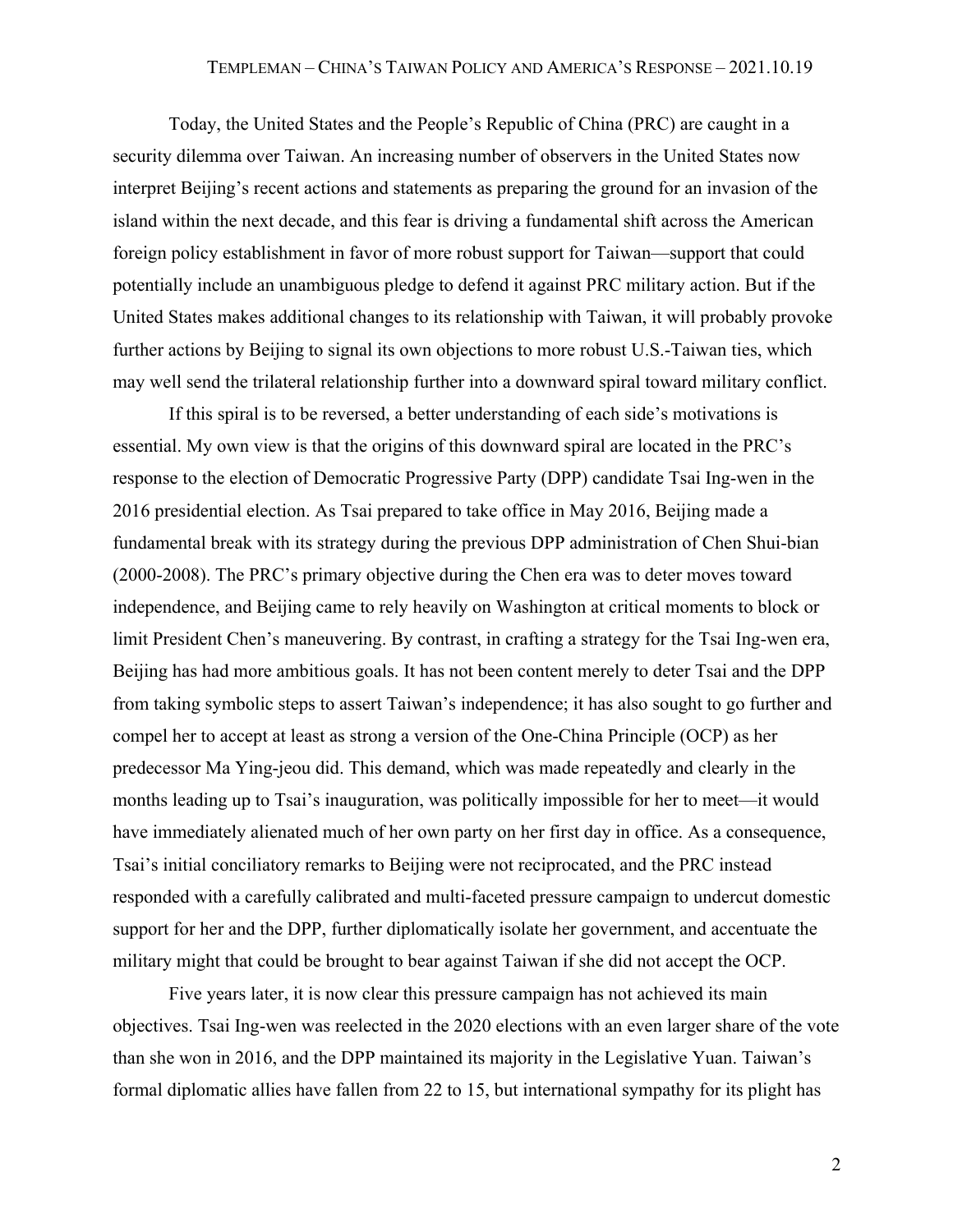risen significantly, and several key regional powers, including Japan and Australia, have bucked Beijing to express public concerns about "peace and stability" in the cross-Strait relationship signal Taiwan's importance to their own national interests.

Most importantly, the United States has reacted to Beijing's pressure campaign with significant changes of its own. The Trump administration reinstituted a regular arms sales process for Taiwan, eventually approving the sale of more than \$15 billion over four years including a large contract for 66 new F-16 C/Ds announced in August 2020. The administration also responded to the defection of several of Taiwan's diplomatic allies to the PRC by recalling diplomats from El Salvador, the Dominican Republic, and Panama, and American officials publicly and repeatedly warned other countries in the Pacific that still maintained formal diplomatic relations with Taiwan not to make the same switch (although two, Solomon Islands and Kiribati, subsequently did anyway.) The Trump administration also sent a cabinet official, Alex Azar, and an Under Secretary of State, Keith Krach, to Taiwan in 2020—the highest-level public visits by administration officials in more than two decades—and in January 2021, just before the new Biden administration took office, Secretary of State Mike Pompeo announced the elimination of many of the remaining contact restrictions between U.S. government officials and their Taiwanese counterparts. This shift has continued in the Biden administration. In an important early signal, Biden's team extended an invitation to the Taiwanese representative to Washington, Hsiao Bi-khim, to attend the presidential inauguration on January 20. Congress, too, has gotten more involved, passing several pieces of legislation, including the Taiwan Travel Act and the TAIPEI Act, intended to signal increased U.S. support for Taiwan. Although these Congressional actions have involved more symbolism than substance, they also reflect hardening attitudes across party lines and throughout Washington D.C. against Beijing and rising concern about the threats the PRC poses to Taiwan.

Analysts in the PRC have been quick to place blame for these shifts in Washington either on Tsai Ing-wen or on the Trump administration and its deep-seated hostility to China. 1 However, the surprising continuity between the Trump and Biden administration's support for Taiwan should by now be raising questions in Beijing about this understanding of events. From an American perspective, what is most odd about the PRC's Taiwan strategy is that it appears

<sup>1</sup> For one among many examples, see "U.S. Clarity on Taiwan Question Positive Sign," *China Daily* editorial, July 8, 2021, at: https://www.chinadaily.com.cn/a/202107/08/WS60e6e223a310efa1bd660a6d.html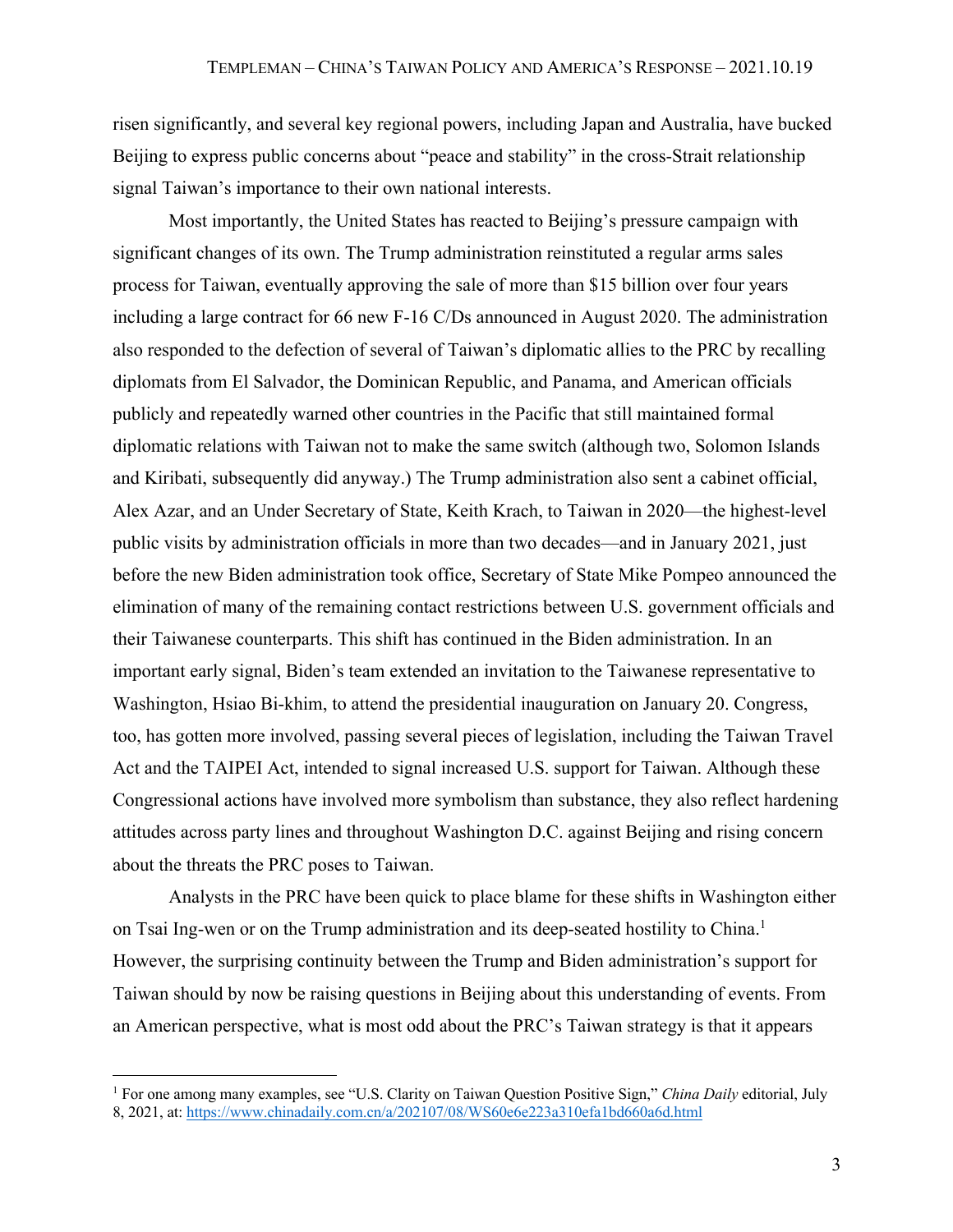not to have anticipated its pressure campaign would provoke a reaction from the United States and indeed, seems to have assumed such a campaign could unfold while Beijing still enjoyed a cooperative relationship with Washington on Taiwan issues. And, rather than recognizing these changes in U.S. Taiwan policy as *reactions* to Beijing's unilateral changes to the cross-Strait status quo, they are instead being interpreted by many PRC analysts as "playing the Taiwan card"—using Taiwan as a tool to hurt China's interests—and as further proof of deep U.S. hostility toward China writ large.

The path out of this downward spiral, then, needs to begin with frank conversations between Washington and Beijing about why two very different presidential administrations have both felt compelled to respond to the PRC's pressure campaign with more overt signals of support for Taiwan.

# **1. Tsai Embraces the Status Quo, and Beijing Brings the Pressure**

The 2016 general elections ushered in a historic power shift in Taiwan. Tsai Ing-wen carried over 56 percent of the vote, a record high for a DPP presidential candidate. In the election for the Legislative Yuan, Taiwan's unicameral parliament, the DPP won a majority for the first time, capturing 68 of 113 seats (60.2 percent). The results gave the DPP an unprecedented opportunity to advance its core policy priorities, and left the incumbent KMT defeated, divided, and demoralized.

As with previous opposition party victories in 2000 and 2008, the 2016 transition also created new uncertainty in the cross-Strait relationship with the People's Republic of China (PRC). During the previous eight years of the Ma Ying-jeou presidency, governments in Taipei and Beijing institutionalized many aspects of cross-Strait interactions. The two sides signed 23 agreements<sup>2</sup> that led to the introduction of direct cross-Strait commercial flights, a surge in mainland Chinese tourists, and improved cooperation and information-sharing on many technical issues between the two governments. The PRC was willing, even eager, during this period to work with the Ma administration, as the KMT-led government in Taipei was itself keenly interested in pursuing greater economic integration with the Chinese mainland and therefore willing to make many of the diplomatic and rhetorical concessions that Beijing demanded.

<sup>&</sup>lt;sup>2</sup> One of these "agreements" was actually the signed minutes of talks on cross-Strait charter flights. In addition, the two sides issued three other memorandums of understanding and two statements of consensus.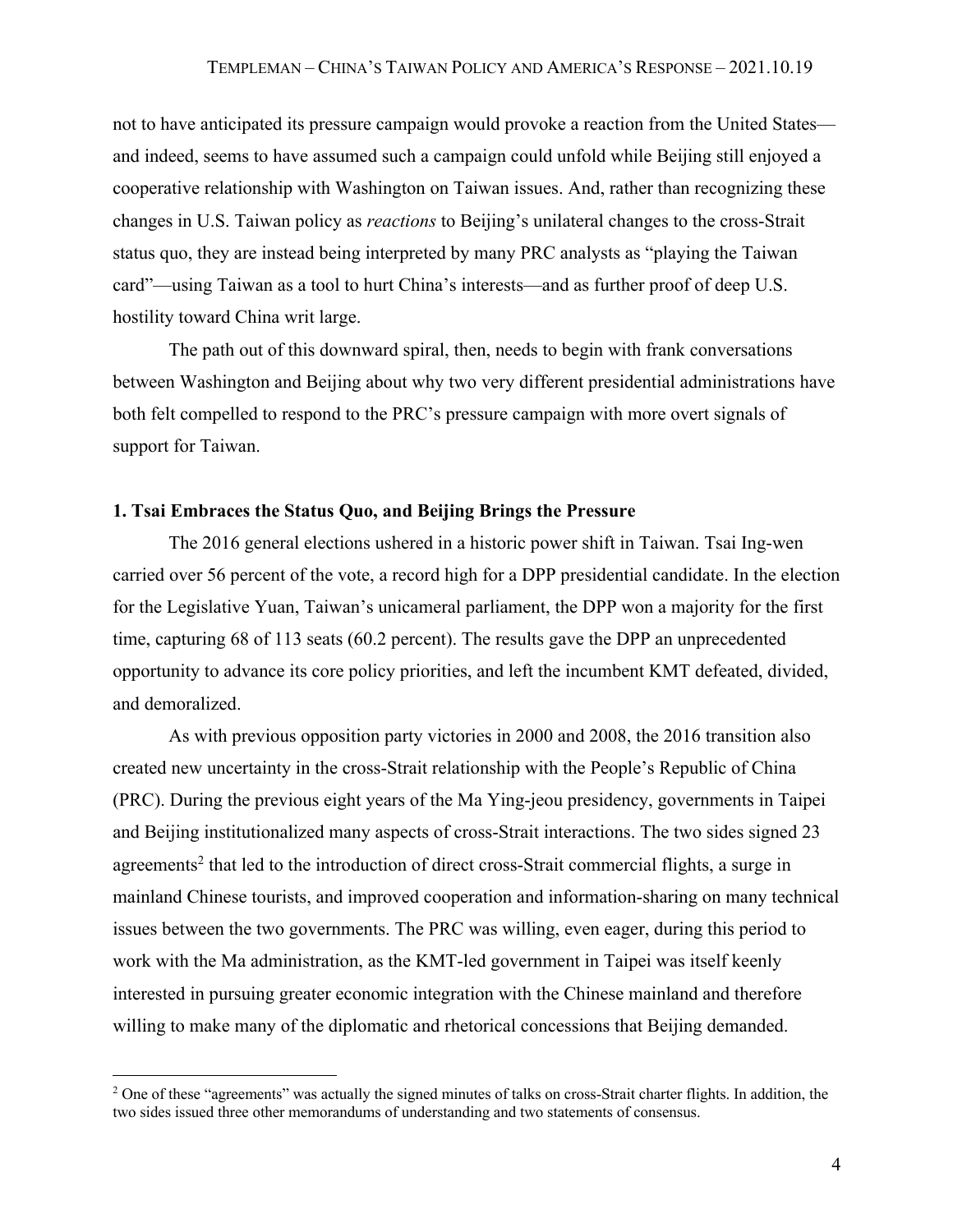By contrast, Beijing has been far less interested in cooperating with Tsai and the DPP. In part this is because PRC leaders are inherently suspicious of that party's commitment to de jure Taiwan independence—a position inserted into the DPP charter in 1991 and never repealed, though partially superseded by subsequent statements. But they have also long been wary of Tsai Ing-wen herself. Whether accurate or not, they saw her as playing an important role in the development of then-president Lee Teng-hui's 1999 statement that cross-Strait relations were a "special state-to-state relationship"—an expression that quickly joined the long list of phrases unacceptable for a Taiwan leader to say to Beijing. Tsai also worked under former president Chen Shui-bian as the head of the Mainland Affairs Council (MAC), and then as a deputy premier in Chen's second term, which only deepened paranoia in the PRC about her intentions: if the clearly pro-independence Chen trusted her that much, then she herself must be a closet Taiwan independence supporter too.

As a consequence, as Tsai prepared to take office, Beijing laid out a daunting set of preconditions for maintaining positive working relations with the new DPP government. It signaled that accepting the cross-Strait "status quo" was not enough, and that Tsai needed go at least as far in her inauguration as her predecessor Ma had to oppose Taiwan independence and accept the "1992 Consensus" and its core connotation, the One China Principle (OCP)—the position that both Taiwan and mainland China are part of the same country, and de jure independence for Taiwan is not an option for its future.<sup>3</sup> From the other direction, Tsai was also under pressure from her own supporters not to use Ma's 1992 Consensus formula to describe cross-Strait relations, which much of the DPP vehemently opposed.4

Tsai's 2016 inauguration speech should be read as trying to balance these two contradictory objectives. In it, she made several rhetorical moves that could be interpreted as

<sup>&</sup>lt;sup>3</sup> The 1992 Consensus refers to an ambiguous understanding between Beijing and Taipei about the One China Principle, reached in an initial November 1992 meeting, that allowed representatives of the two sides to interact with one another. In effect, the KMT and CCP left the OCP undefined, and each side has subsequently reinterpreted it to match its own preferred position. When Ma Ying-jeou took office in 2008, his acceptance of the 1992 Consensus, and Beijing's acquiescence to it as a satisfactory endorsement of its version of the OCP, opened the door to cross-Strait talks.

<sup>4</sup> DPP members have had two primary objections to the use of this term to describe the state of cross-Strait relations. First, the 1992 talks were held before the transition to democracy had been completed: neither Taiwan's president nor legislature had yet been directly elected, so the ROC delegation at this meeting represented only the KMT and lacked legitimacy to speak for the people of Taiwan. Second, the DPP has asserted that the KMT's post-hoc characterization of the meeting, years after the fact, as having established a "consensus" in support of a shared One-China Principle that neither side has endorsed in writing, and the PRC has subsequently defined very differently, render it nonsensical.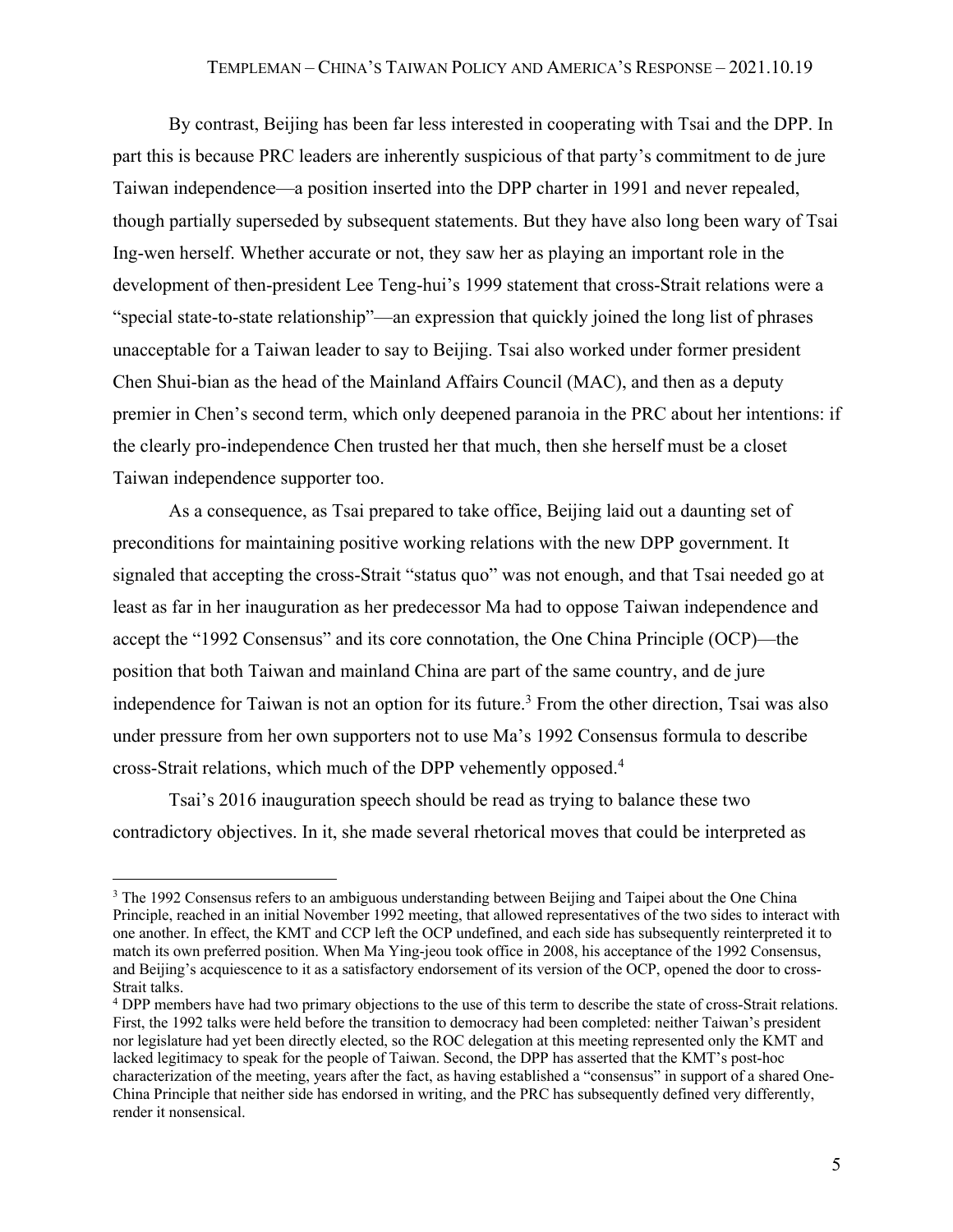concessions to the PRC, and that collectively went further than any other DPP leader had gone before to express support for the cross-Strait status quo. She noted that she was "elected President in accordance with the Constitution of the Republic of China," and that it was therefore her "responsibility to safeguard the territory and sovereignty of the Republic of China." She pledged to maintain the "existing mechanisms for dialogue and communication across the Taiwan Strait," mechanisms that had "enabled and accumulated outcomes which both sides must collectively cherish and sustain." She also observed that the 1992 meeting from which the 1992 Consensus formula was subsequently derived resulted in "various joint acknowledgements and understandings," and that she would "respect this historical fact," repeating language that Xi Jinping himself had used the previous February. She acknowledged that the "existing realities and political foundations" of the cross-Strait relationship had enabled its "stable and peaceful development," and that they "must be continuously promoted." And she asserted that the "two governing parties across the Strait must set aside the baggage of history, and engage in positive dialogue, for the benefit of the people on both sides," hinting at the possibility of some kind of concession from her own DPP membership, if they could be assured of reciprocation from the CCP.<sup>5</sup>

Nevertheless, Tsai's embrace of the status quo and the other conciliatory words in her inauguration did not meet the impossibly high political bar that Beijing had set for her. Within hours of her inauguration, the Taiwan Affairs Office (TAO) of the PRC released a statement asserting that "the new leader of the Taiwan authorities" was "ambiguous about the fundamental issue, the nature of cross-Straits [sic] relations…She did not explicitly recognize the 1992 Consensus and its core implications, and made no concrete proposal for ensuring the peaceful and stable growth of cross-Straits [sic] relations. Hence, this is an incomplete test answer." Tsai faced "a choice between upholding the common political foundation that embodies the one China principle and pursuing separatist propositions," and she "must give [an] explicit answer with concrete actions" to this question. To ensure "continued and institutionalized exchanges between the two sides," the statement concluded, "only affirmation of the political foundation

<sup>&</sup>lt;sup>5</sup> The full text of Tsai Ing-wen's inauguration address is available at: http://focustaiwan.tw/news/aipl/201605200008.aspx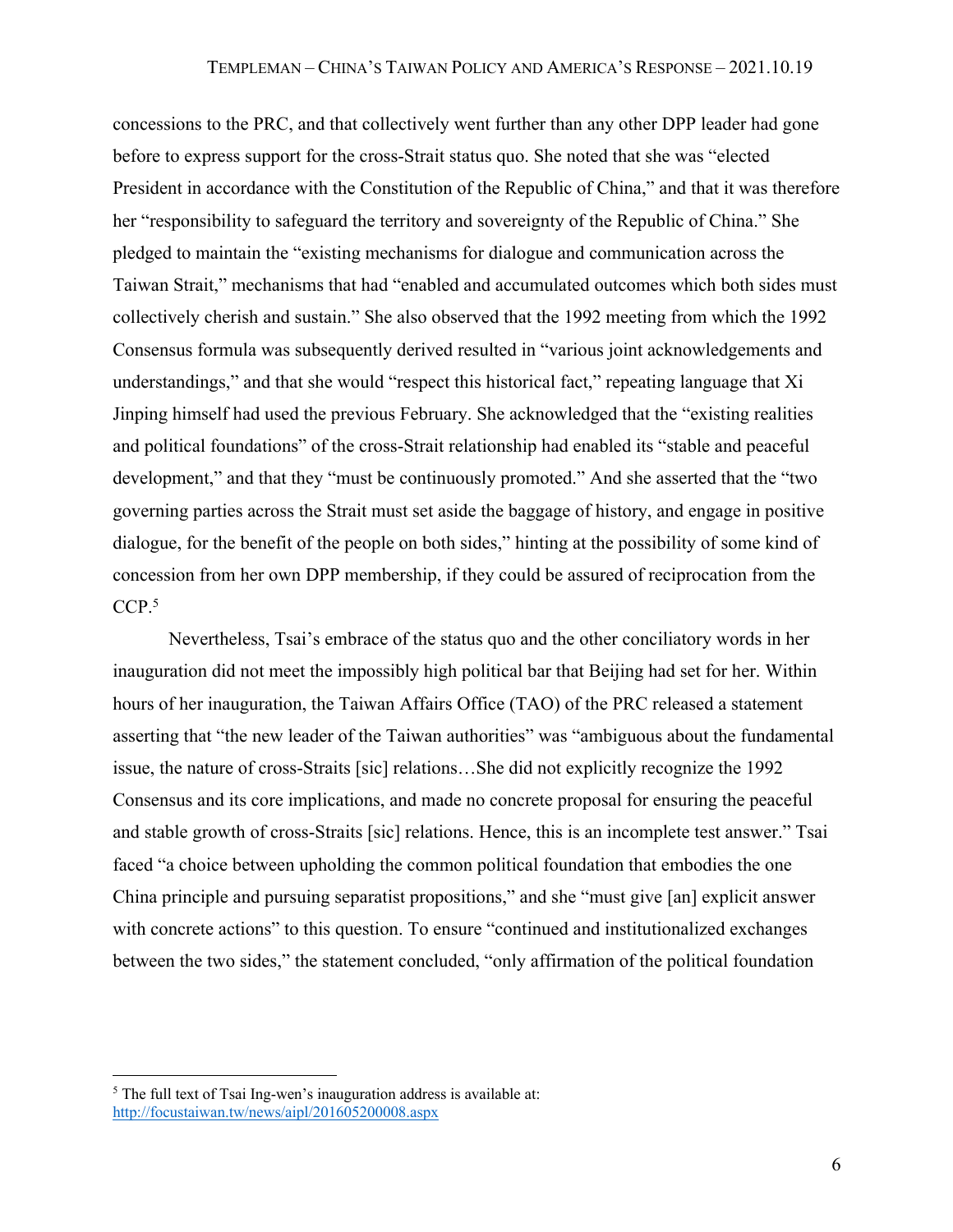that embodies the one China principle" would be acceptable. And Tsai had not, in Beijing's determination, met this requirement.<sup>6</sup>

#### **2. The PRC's Dual-Track Strategy for Taiwan**

With this response, the direction of cross-Strait relations for the rest of Tsai's presidency was effectively set. After a brief "wait and see" period following her first inauguration, Beijing returned to a modified version of the strategy it pursued during the latter part of the Chen Shuibian era—what the PRC Taiwan analyst Qiang Xin has termed a "dual track" Taiwan policy.<sup>7</sup> On the first, "hard" track, focused on the diplomatic, political, and security domains, Beijing has introduced a steady succession of policy changes and actions that appear intended to keep up political pressure on the Tsai administration for as long as she refuses to move toward its preferred One China position, and possibly for as long as she remains in power.

These steps have included:

- Suspending the cross-Strait hotline and all other formal, high-level mechanisms of communication established during the Ma era between Taiwan's semi-official Straits Exchange Foundation (SEF) and the PRC's corresponding body, the Association for Relations across the Taiwan Strait (ARATS).
- Blocking the participation of Taiwanese representatives in international bodies to which they had previously been admitted as observers, such as the World Health Assembly (WHA) and International Civil Aviation Organization (ICAO).
- Encouraging a change in recognition from the remaining 22 formal diplomatic allies of the ROC—seven have since made the switch to the PRC (Sao Tome and Principe, Panama, Dominican Republic, Burkina Faso, El Salvador, Solomon Islands, and Kiribati).
- Reducing by more than half the number of Chinese tourist groups permitted to visit Taiwan, and then suspending the individual traveler program.

<sup>6</sup> Taiwan Affairs Office statement, May 20, 2016, available at: http://www.chinadaily.com.cn/china/2016- 05/20/content\_25396215.htm

<sup>7</sup> Qiang Xin (2019), "Selective Engagement: Mainland China's Dual-Track Taiwan Policy*,*" *Journal of Contemporary China*, 29(134): 535-552.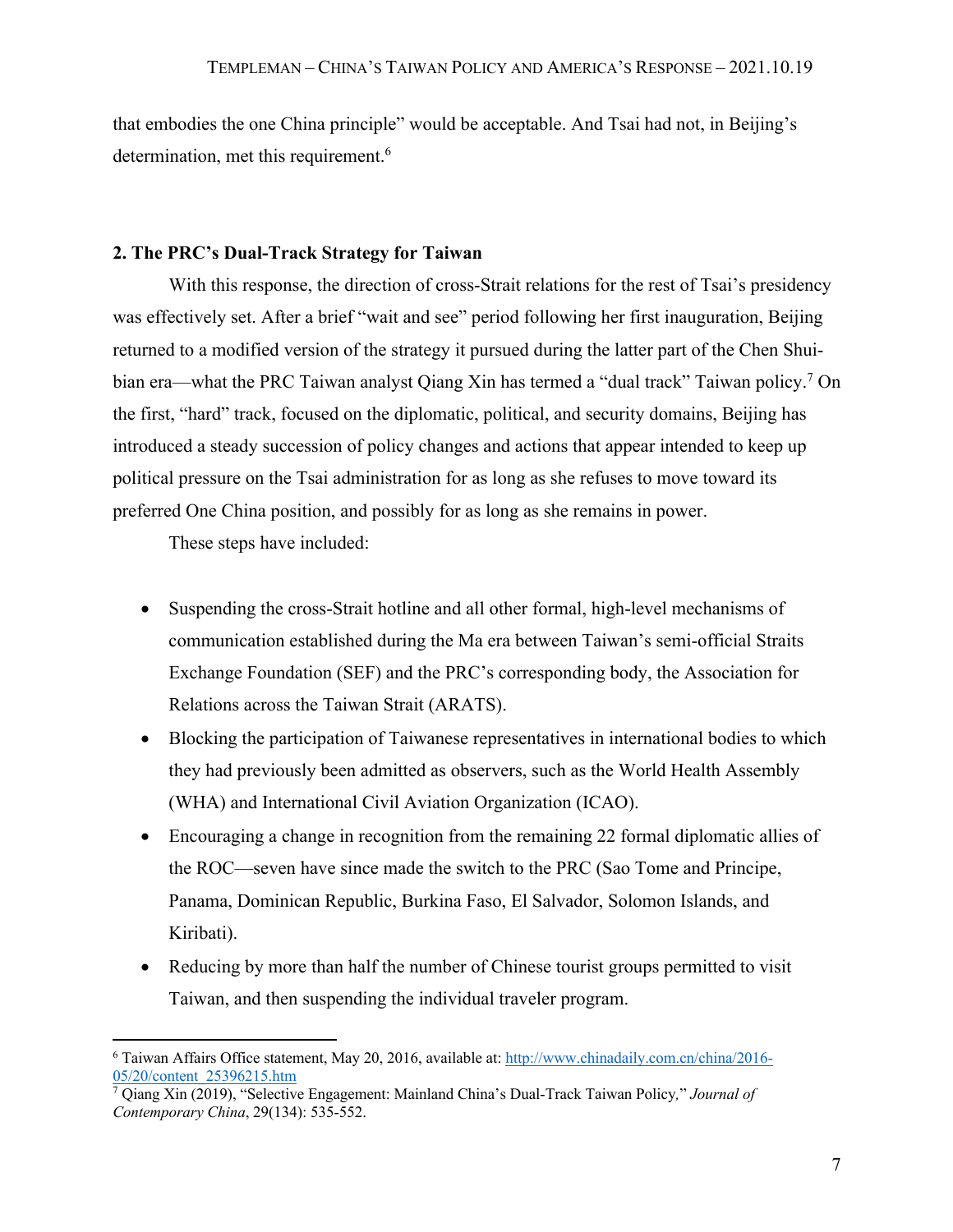- Extraditing Taiwanese nationals accused of telecom fraud from several countries, including Malaysia, Kenya, Vietnam, Cambodia, Indonesia, and Spain, directly to the PRC for prosecution over objections from Taiwan's representatives.
- Introducing a new northbound civilian flight route (M-503) near the midpoint of the Taiwan Strait, without warning or prior consultation with Taiwan's aviation authorities.
- Ordering foreign companies, including American air carriers and hotel chains, to list destinations in Taiwan as Chinese territory on their websites or face regulatory punishment.
- Pressuring the members of the East Asian Olympic Committee to rescind the rights of Taichung to host the 2019 East Asian Youth Games, which were originally awarded to the city in 2014 when it was still led by a KMT mayor.
- Detaining and imprisoning several Taiwanese nationals, including the DPP activist Lee Ming-che, without prompt notification to Taiwan authorities, for the vague charge of "engaging in activity that endangers national security."8
- Blocking the participation of the mainland Chinese movie industry in the Golden Horse Awards, the Mandarin-language equivalent of the Oscars held annually in Taipei.
- Imposing sudden bans on Taiwanese fruit imports, including pineapples (in March 2021) and cherimoya and wax apples (September 2021), under the guise of "food safety."
- Blocking the Taiwan government's purchase of the Pfizer COVID-19 vaccine via Bio-N-Tech, and continuing to block Taiwanese participation in the World Health Organization and World Health Assembly throughout the global COVID -19 pandemic.
- Increasing military patrols and exercises in or near Taiwanese territorial air and sea space, including several circumnavigations of the main island and an apparently deliberate incursion of fighter jets across the midline of the Taiwan Strait in March 2019—the first in two decades. These have been expanded since Tsai's reelection to include larger and larger numbers of planes, culminating in an exercise in October 2021 in which at least 56 PLA planes entered Taiwan's southwest Air Defense Identification Zone (ADIZ) in a single day.

<sup>8</sup> "China Confirms Detention of Three Taiwanese," *Focus Taiwan*, November 13, 2019, at: http://focustaiwan.tw/news/acs/201911130019.aspx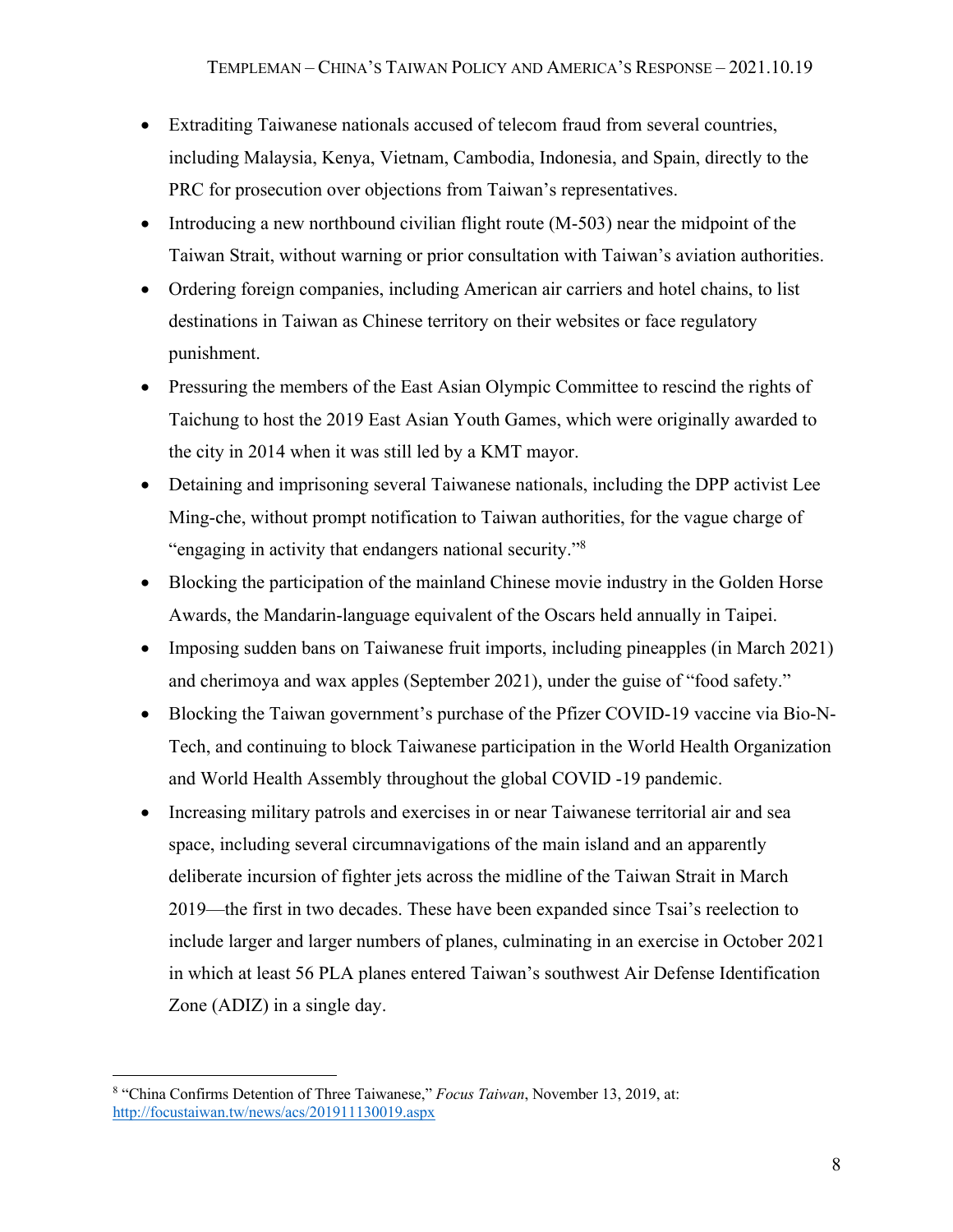The PRC's policies for civil and cultural exchanges have also shifted from broad accommodation to more "selective engagement," blacklisting or freezing out groups and individuals that are suspected of "pro-independence" leanings. Prior to 2016, for instance, prominent DPP members were able to travel to the mainland with some regularity: then-Kaohsiung Mayor Chen Chu (in 2009) and former premier Frank Hsieh (in 2012) both visited Beijing, Tainan Mayor William Lai attended a forum in Shanghai in 2014, and Taoyuan Mayor Cheng Wen-tsang paid a visit to Hong Kong in 2015. But after inauguration day, Beijing imposed much tighter conditions on these meetings. No mainland cities responded to Chen Chu's invitation to join the Global Harbor Cities forum in Kaohsiung in September 2016. The Taoyuan-Hong Kong city exchange, which provided the rationale for Mayor Cheng's previous visit, was suspended. And the Asian Youth Games, which were awarded to Taichung in 2014, were revoked in 2018 due to Chinese pressure (at that point, Taichung, too, was led by a DPP mayor, Lin Chia-lung).

In addition, there is evidence that the CCP stepped up its influence operations in Taiwan after Tsai Ing-wen took office, quietly and covertly increasing the resources going to cultivate or bribe potential allies, discredit opponents, corrupt or undermine Taiwan's democratic institutions, and shift public opinion in a pro-unification direction. Some of these activities became public knowledge in the run-up to the 2020 elections, including the detention of an alleged high-level CCP operative at the Taoyuan airport as he attempted to leave Taiwan, the arrest of a former KMT county-level official for helping CCP officials come to Taiwan while evading security checks, and the suspension by Facebook of numerous pro-Han Kuo-yu fan pages for "inauthentic behavior." These operations could plausibly have contributed to the Tsai administration's first-term troubles, and to the KMT's surprise victories in 2018. But their exposure during the 2020 election campaign only added to a growing backlash in public opinion against the PRC that helped carry the DPP to re-election.

Beijing has attempted to balance this "hard" track with a "soft" one, rolling out additional policies aimed at increasing economic opportunities for Taiwanese firms and individuals though in practice, even most of these policies have some coercive elements, and are probably better characterized as reflecting the use of "sharp" rather than "soft" power. Most notably, the PRC has not suspended or voided any of the 23 Ma-era cross-Strait agreements, although it has refused to entertain discussion of new ones with the Tsai administration and has implemented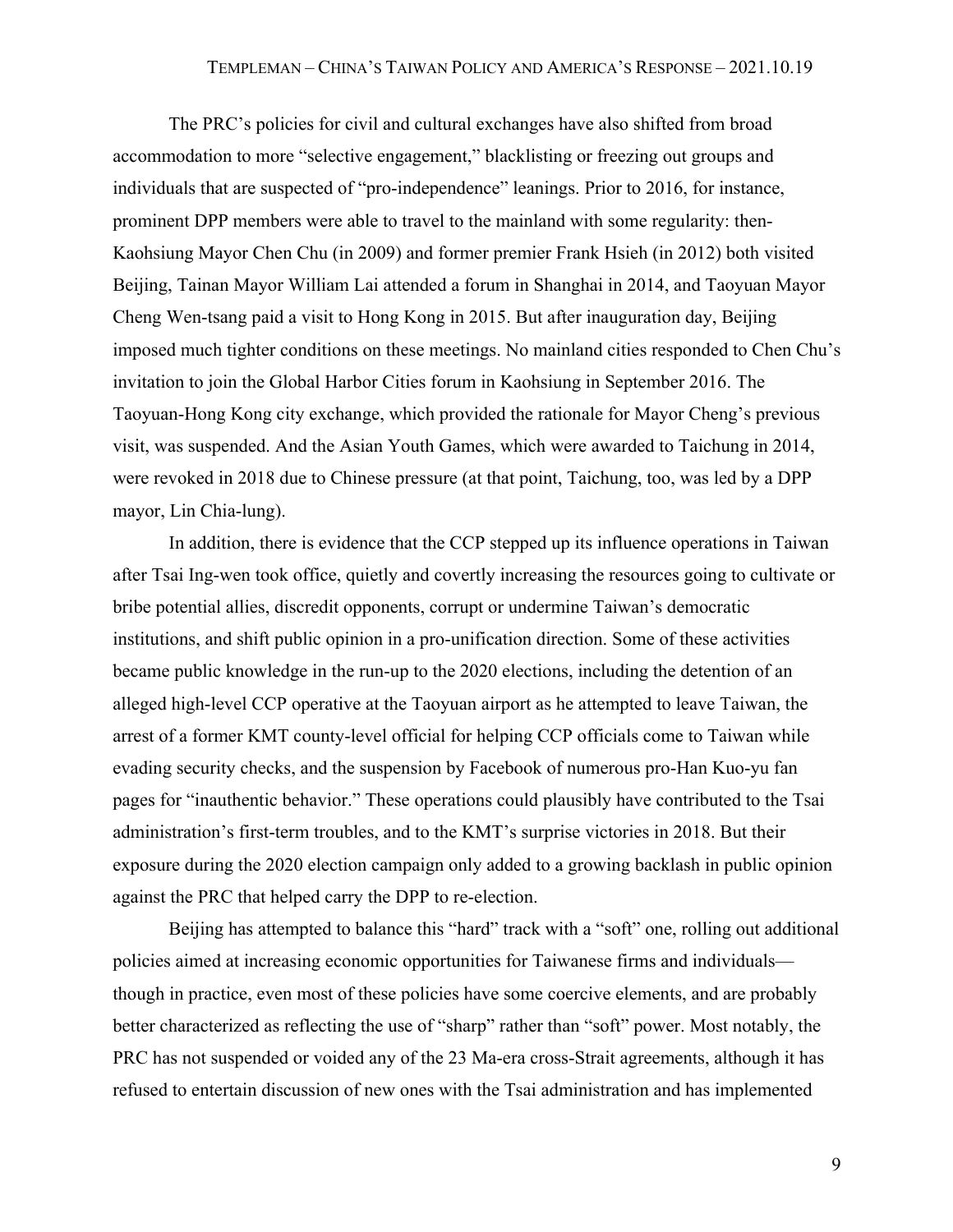some of them unevenly. In the summer of 2020, PRC news sources hinted that Beijing might withdraw from the foundational Economic Cooperation and Framework Agreement (ECFA) at the 10-year anniversary of its entry into force, but it ultimately did not take this step.<sup>9</sup> In addition, PRC authorities have announced a number of other changes intended on the face of it to benefit Taiwanese firms and workers, especially those already operating on the mainland:

- In February 2018, the TAO announced the introduction of "31 preferential policies" that would relax or eliminate restrictions on investment from Taiwanese firms and give them the same treatment and opportunities as domestic firms in a wider array of industries, including energy, entertainment, finance, and infrastructure; the measures also lifted work restrictions on high-skilled workers from Taiwan in 134 professions.
- From September 2018, Taiwan residents who have lived in mainland China for at least 6 months with a stable job and accommodation can apply for a residence permit, which will give access to social insurance, unemployment benefits, education, and medical care.
- On January 2, 2019, in his speech to "Taiwan compatriots," Xi Jinping pledged to "treat Taiwan compatriots equally" to PRC nationals. Local governments followed this cue by announcing their own initiatives to benefit Taiwanese living in their jurisdictions.
- In March 2019, Premier Li Keqiang announced that Beijing would introduce additional preferential policies towards Taiwanese on the mainland. One of the first manifestations of this push came from the Supreme People's Court, which later in March released a package of 36 new measures intended to provide judicial services to and ensure litigation rights of Taiwanese, and to enhance cross-Strait judicial mechanisms.
- In November 2019, the TAO announced an additional 26 measures, including consular services and protection abroad for Taiwanese nationals residing on the mainland, and access to employment and contracts in additional restricted industries such as civil aviation and 5G networks.

<sup>9</sup> Ralph Jennings, "Taiwan Preps for Possible End to Landmark Trade Deal with China," *Voice of America*, July 11, 2020, https://www.voanews.com/a/east-asia-pacific\_taiwan-preps-possible-end-landmark-trade-dealchina/6192604.html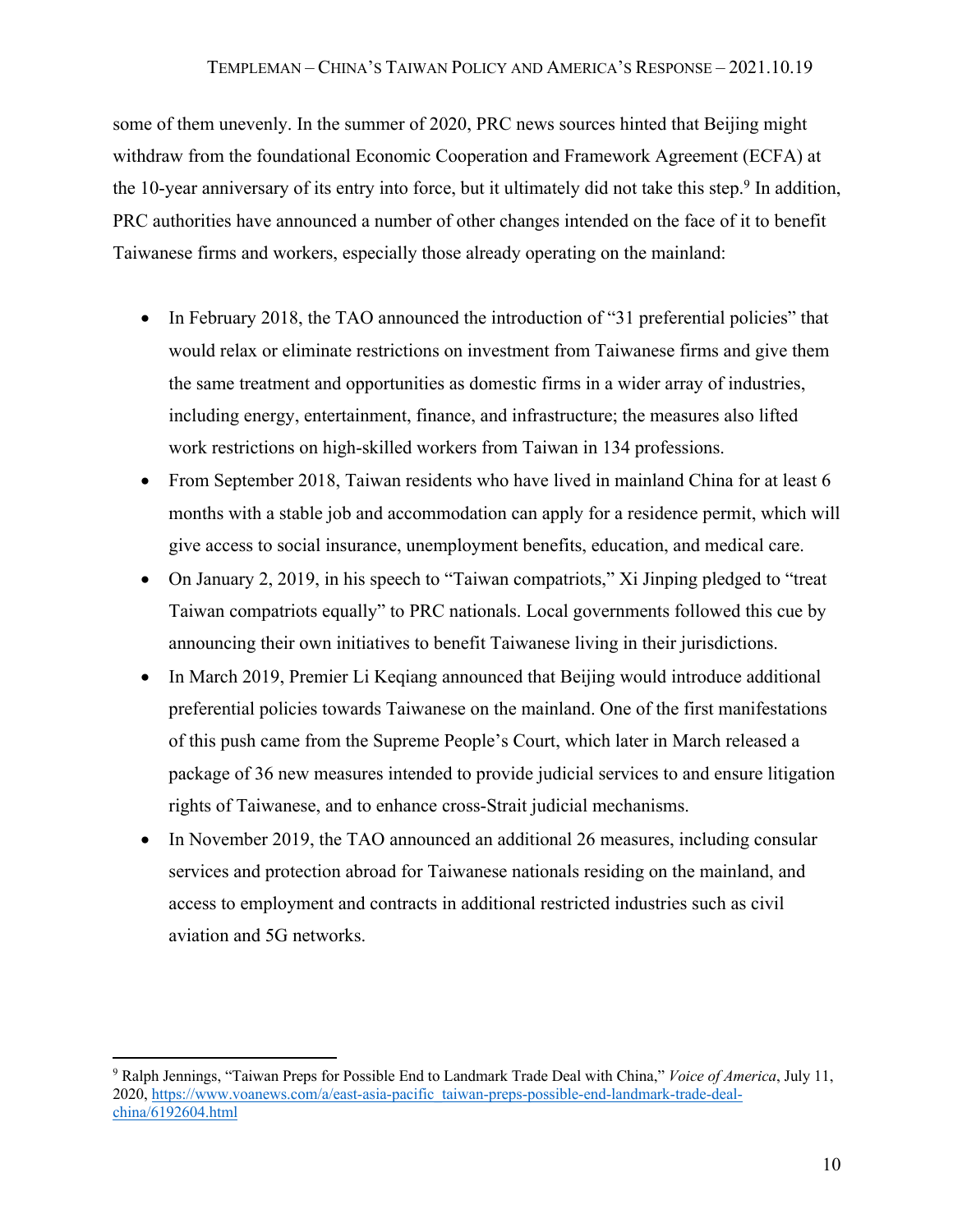Beijing has also continued to allow low-level political and cultural exchanges with groups that do not support the DPP or the Tsai government. Most notably, then-KMT party chair Hung Hsiu-chu visited Beijing in November 2016 and was granted an audience with Xi Jinping. Prior to that, in September 2016, representatives from eight KMT-run localities were treated cordially on a trip to Beijing, and in November they received a reciprocal visit to Taiwan from an agricultural purchasing mission from the mainland. More recently, in September 2021 the newlyelected chairman of the KMT, Eric Chu, received a congratulatory letter from Xi Jinping in his capacity as CCP chairman, reviving a tradition that was suspended when the party's interim chair Johnny Chiang was selected in early 2020.

In March 2019 Han Kuo-yu, then the newly-elected mayor of Kaohsiung, traveled to Hong Kong and met with the PRC's chief liaison officer there, Wang Zhiming, as well as HKSAR Chief Executive Carrie Lam, before crossing the border to Shenzhen for a meeting with TAO head Liu Jieyi. The PRC has even engaged with Taipei Mayor Ko Wen-je, after he described cross-Strait relations as "one family sharing a common destiny"—a phrase consistent with Xi Jinping's rhetoric about unification being both "inevitable" and part of the "great rejuvenation of the Chinese nation." Beijing subsequently decided not to boycott the Taipei Universiade sports event in 2017 and sent 200 athletes to participate, and in July 2019 Mayor Ko was permitted to attend the Taipei-Shanghai forum in Shanghai.

Over Tsai's time in office, then, the cross-Strait relationship has settled into a pattern somewhat similar to the late Chen Shui-bian era, though moving to greater extremes on the "hard" track. Beijing has tried to keep up pressure on the Tsai administration through a multifaceted and relentless elimination of Taiwan's remaining international space, more frequent military and security activities, and a stepped-up covert political influence campaign on the island, and it has become more selective about whom it engages with from Taiwan. At the same time, it has continued its "soft" efforts to make living, working, and doing business on the mainland more attractive to Taiwanese, and to cultivate political relationships in Taiwan beyond the KMT—but also to try to accentuate existing weaknesses in Taiwan's economy, shift public opinion in favor of greater economic integration, and erode support for the Tsai administration's domestic policies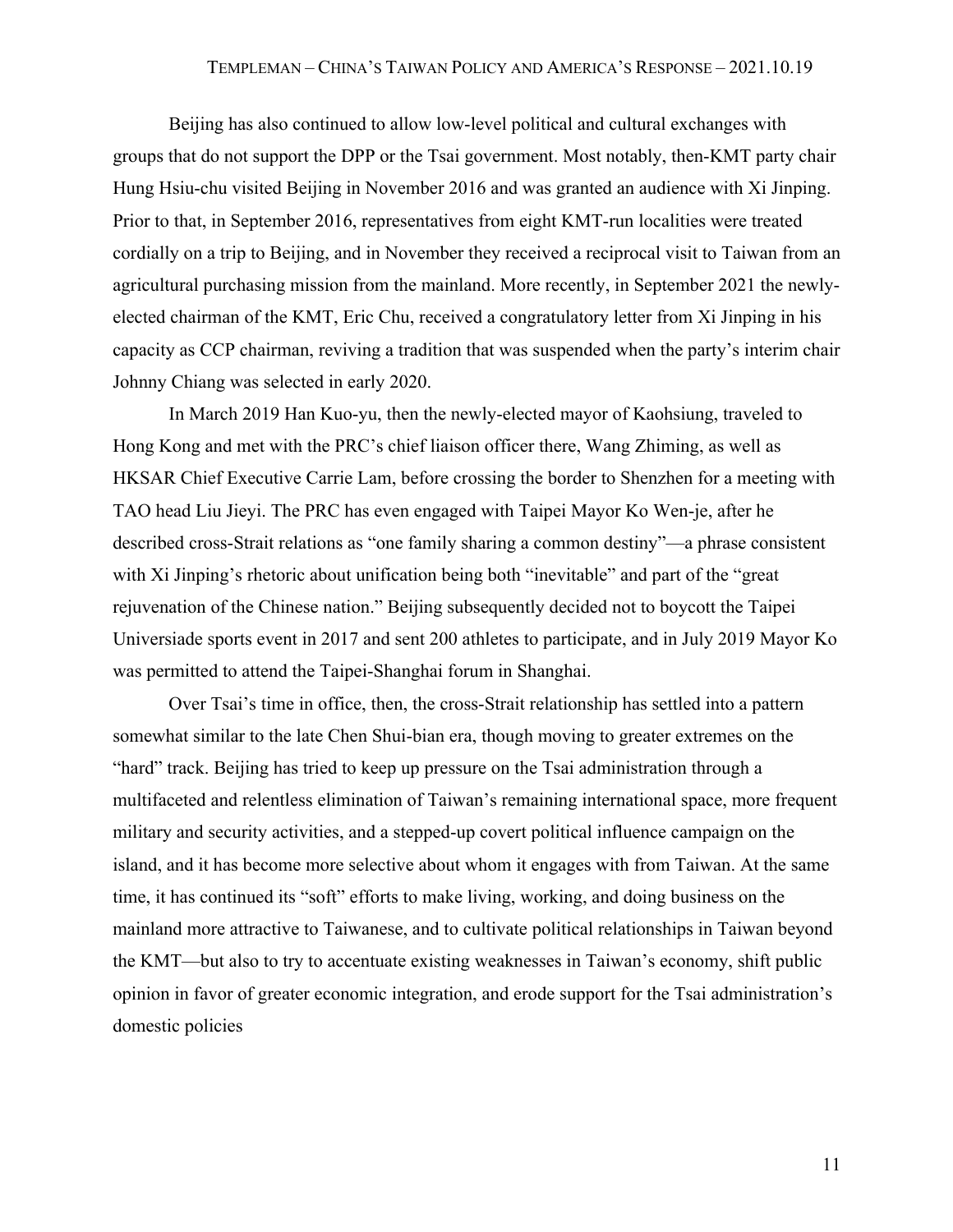# **3. Beijing's Taiwan Policy Is at a Dead End**

The problems with this approach have now become apparent. First, the PRC expended much of its "sharp power" arsenal early in Tsai's first term, gambling that it could fatally damage her popularity. For a time, this roll of the dice looked like it might actually pay off: Tsai and the DPP were badly defeated in the 2018 local elections, and a China-friendly KMT candidate, Han Kuo-yu, surged into the lead in polls for the presidency with a populist-tinged campaign.10 But Tsai clawed back popular support, thanks in large part to Beijing's heavyhanded tactics in Hong Kong and its covert campaign to undermine the integrity of Taiwan's democratic institutions. When Tsai won re-election by an even larger margin in 2020 than she had in 2016, it was clear this anti-DPP strategy had backfired.

Second, Beijing has all but lost the Taiwanese public. By rolling out many policy changes early on in the Tsai era, Beijing's "hard" coercion overwhelmed whatever "soft" cultural and economic appeal that might have swayed public opinion in a pro-China direction. Particularly destructive has been Beijing's crackdown in Hong Kong, ostensibly still politically autonomous under the "One Country Two Systems" formula that Beijing has offered as a model for Taiwan's unification with the mainland. The harsh implementation of the National Security Law there has destroyed most remaining support for political unification in the Taiwanese electorate for at least a generation. Looking more broadly, Tsai has now twice been elected by large margins, despite Beijing's threats. Exclusive Taiwanese identity has shot up over the last two years, as has support for independence. Voter identification with the KMT, Beijing's long-preferred cross-Strait partner, is near a record low, raising serious questions about its prospects in 2024. And there is no guarantee the next DPP leader will be as willing to stand up to the DPP's proindependence elements as Tsai has been.<sup>11</sup>

Third, Beijing's coercive diplomacy has brought it into increasing conflict with the United States. During the era of the previous DPP president, Chen Shui-bian, Beijing and Washington developed a common interest in reining in the mercurial Chen's increasingly open

<sup>&</sup>lt;sup>10</sup> See Kharis Templeman, "2018 Taiwan Local Elections: What Happened?" *Global Taiwan Brief* 3(23) [November 28, 2018], at: https://globaltaiwan.org/2018/11/vol-3-issue-23/#KharisTempleman11282018

<sup>&</sup>lt;sup>11</sup> See especially "Trends in Core Political Attitudes," Election Study Center, National Chengchi University, at: https://esc.nccu.edu.tw/PageDoc/Detail?fid=7800&id=6961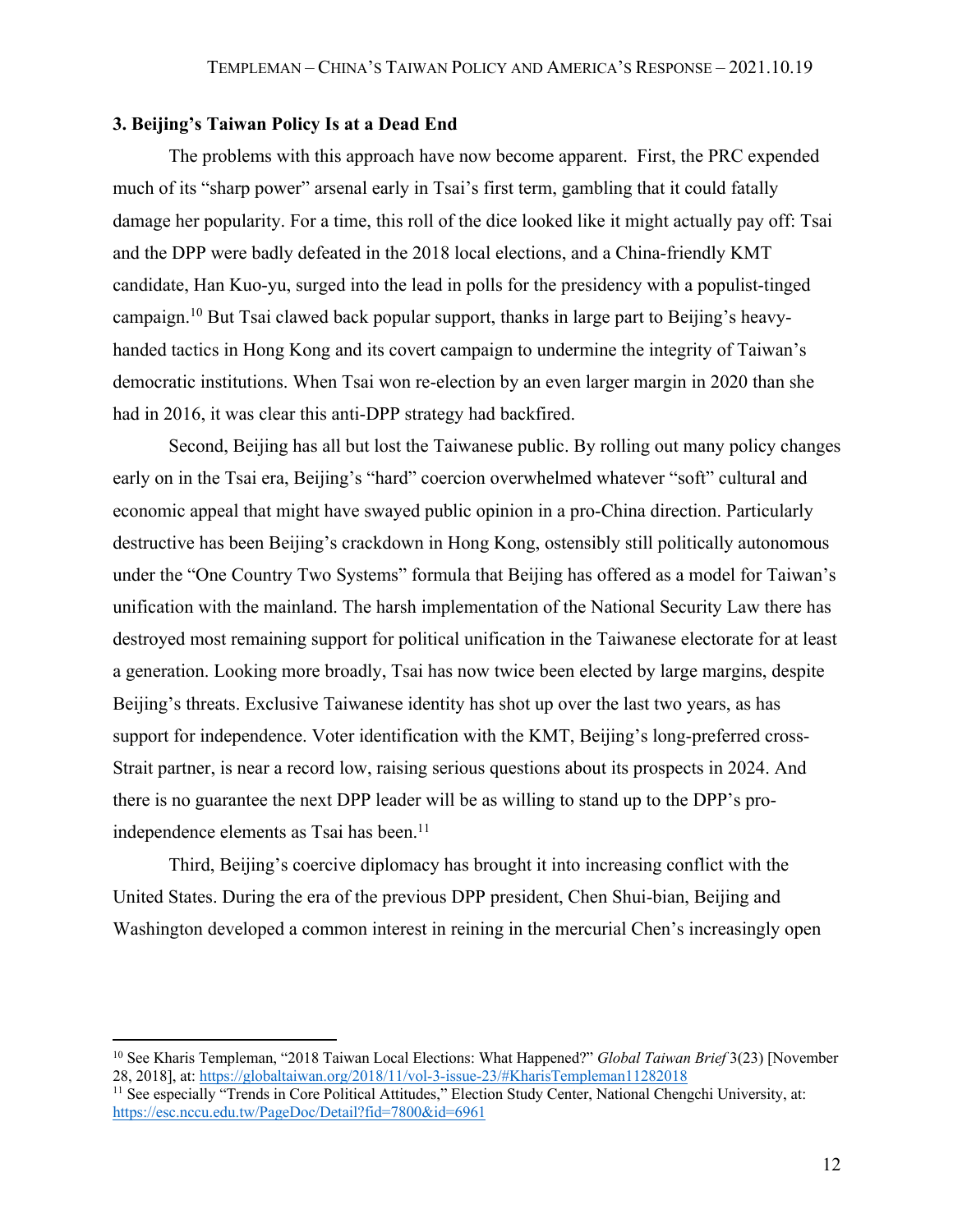appeals to a pro-independence agenda.<sup>12</sup> Beijing seems to have assumed that it could rely once again on the US to restrain a DPP government, leaving it free to pursue a pressure campaign against Taiwan's democratically-elected leadership. But in an era of intensifying U.S.-PRC confrontation, depending on the United States to constrain moves toward Taiwan independence has not worked: the Trump administration pursued the most Taiwan-friendly policy of any American administration in decades, one that the Biden administration has so far also followed. And Tsai Ing-wen has wisely steered a course that aligns her own language on cross-Strait relations as closely as possible with the position of the United States.<sup>13</sup>

Fourth and most alarming, the PRC's recent saber-rattling in the Taiwan Strait is being interpreted in Washington in the broader context of many other concerning developments in recent years as the potential prelude to a military invasion. Xi Jinping's rise to general party secretary in 2012 was greeted with some optimism that he might be a liberal reformer; but those hopes were quickly dashed. At home, Xi's tenure has involved a never-ending series of political campaigns aimed at tightening his own grip over the CCP, and the CCP's grip over every other actor with political relevance in China, from the commercial media to academic institutions to private enterprises. The traditional cycles of political "loosening and tightening" (*fang-shou*) that characterized much of the post-1978 period have trended only in one direction since 2012, toward greater tightness and centralization of power in Xi's hands. The surprise elimination of the two-term limit for president, first announced in 2017, suggested to many observers in the United States that Xi was trying to end the CCP's post-Deng model of collective leadership and determined to ensconce himself in power for life; that, in turn, increased speculations that Xi might feel compelled to "resolve" the Taiwan issue under his watch and would accelerate the CCP's hazy timeline for achieving unification. In its foreign policy, China under Xi has turned out to be more ambitious and assertive than expected, and it has become more rigid, didactic, and punitive in many of its bilateral relationships; prominent examples include its imposition of an economic embargo on Australia for raising questions about Beijing's COVID-19 response, the harsh and arbitrary detention of two Canadian citizens in response to the arrest of Huawei's CFO

<sup>12</sup> For instance, see "Bush Warns Taiwan to Keep Status Quo; China Welcomes U.S. Stance," *International Herald Tribune,* December 10, 2003, at: https://www.nytimes.com/2003/12/10/news/bush-warns-taiwan-to-keep-status-quochina-welcomes-us-stance.html

<sup>13</sup> See Jeremy Huai-Che Chiang, "Tsai's Cross-Strait Policies: One China, Evolving Strategies," *Taiwan Insight*, January 9, 2020, at: https://taiwaninsight.org/2020/01/09/tsais-cross-strait-policy-one-china-evolving-strategies/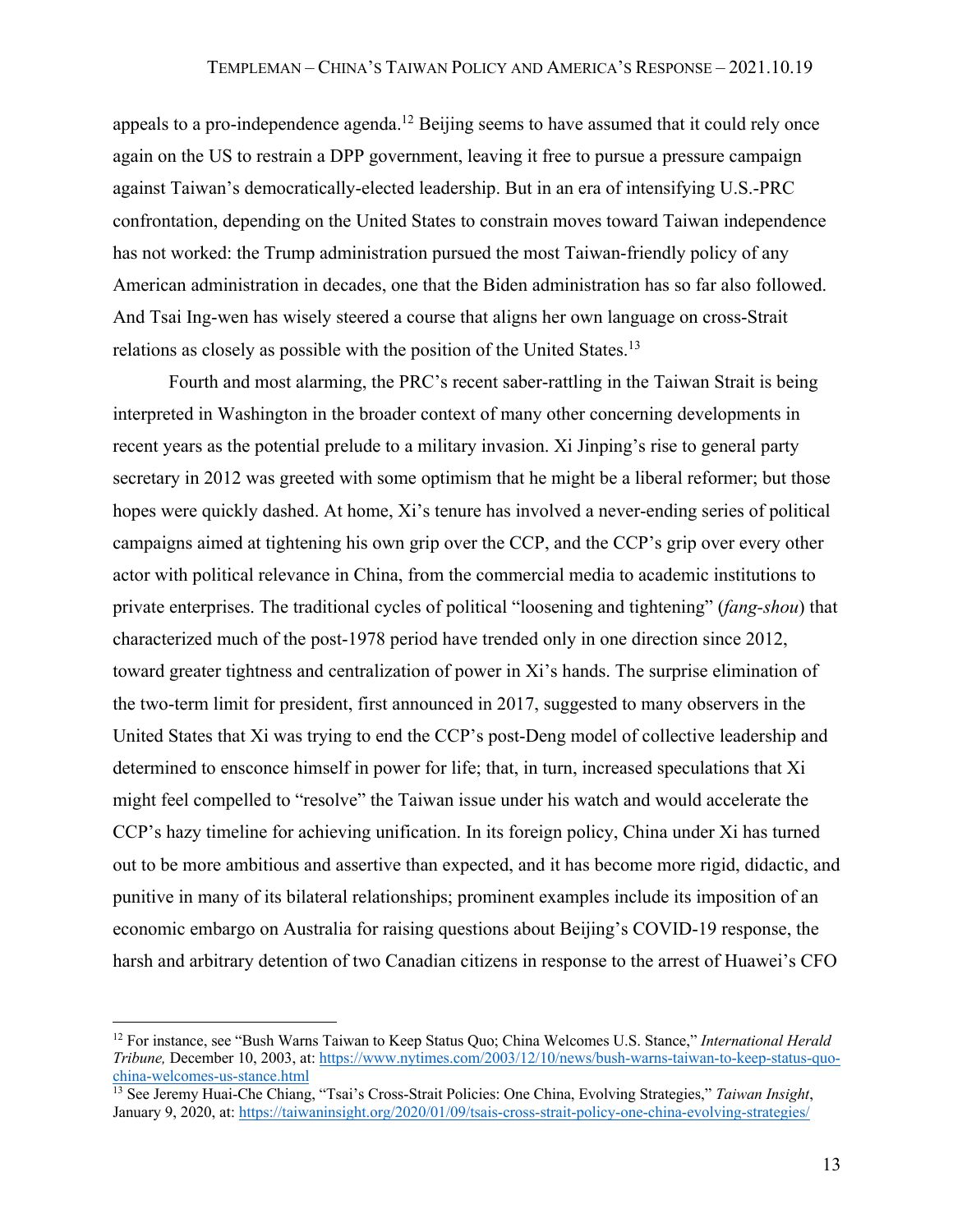Meng Wanzhou, and ongoing "grey zone" skirmishes in the South China Sea with civilian and coast guard vessels from Vietnam, the Philippines, and Indonesia.

American fears about the threat to Taiwan are being driven foremost by the rapid change in the regional balance of power, and especially hard power, in the PRC's favor. Large increases in PRC military spending over the last 25 years have been used to support the accelerated modernization of the People's Liberation Army (PLA) and the development of new antiaccess/area denial (A2AD) capabilities intended to greatly complicate, if not prevent, possible U.S. military intervention in the Taiwan Strait. The PRC's rapidly growing military capabilities have come during a period when the United States was focused on fighting asymmetric conflicts as part of the Global War on Terror (GWoT) rather than preparing for a conflict with a near-peer competitor, and have left the U.S. military playing catch-up in some areas. PLA modernization has also occurred while other regional powers, as well as Taiwan, have invested relatively little in their own defense. As a consequence, many analysts in the United States today assert that deterrence in the Taiwan Strait is eroding because America's own current capabilities, even if deployed in concert with those of its allies and partners, might no longer be sufficient to prevent a PLA invasion of Taiwan. At the extreme, some critics argue that Taiwan matters so much to Xi Jinping that he is willing to pay a very high price to end its de facto autonomy—and the only thing holding him back from ordering an invasion tomorrow is uncertainty about success of a military operation.<sup>14</sup>

15 years ago, most mainstream American foreign policy analysts agreed about Beijing's goals towards Taiwan: on the one hand, to shift public opinion in Taiwan to encourage greater support for unification in the future, and on the other to deter moves toward de jure independence through a credible threat of military action. The return to power of the more China-friendly KMT in 2008, and the subsequent cross-Strait rapprochement pursued by the Ma Ying-jeou administration, added to the sense that politics in Taiwan was trending in Beijing's favor, that the Chinese Communist Party (CCP) leadership saw peaceful unification as a realistic end point for the "Taiwan issue," and that the threat of a full-scale military invasion of the island (as opposed to the threat of military strikes to punish pro-independence actions) would remain

<sup>14</sup> See especially Oriana Mastro, "The Taiwan Temptation: Why Beijing Might Resort to Use of Force," *Foreign Affairs* July/August 2021, at: https://www.foreignaffairs.com/articles/china/2021-06-03/china-taiwan-wartemptation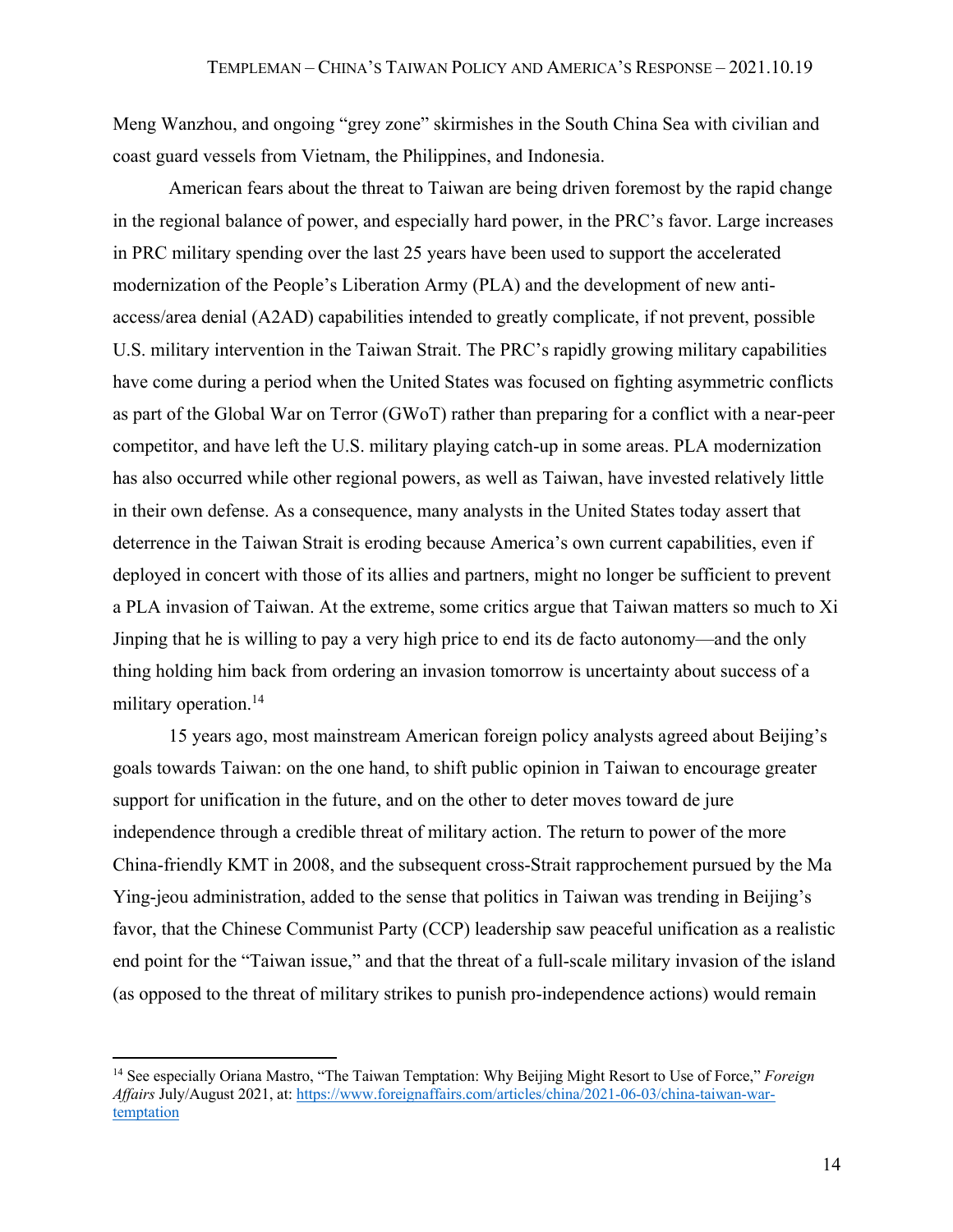very low well into the future. But those days now appear long gone. The military piece of Beijing's pressure campaign, most visibly manifested in the increasing frequency and volume of deliberate intrusions of military aircraft across the midline of the Taiwan Strait and into other parts of Taiwan's Air Defense Identification Zones (ADIZ), has raised alarm bells in Washington and led to spiraling suspicion and mistrust of Beijing's near-term intentions in the Taiwan Strait.<sup>15</sup>

What is less apparent to American observers is that Beijing now finds itself pursuing a losing strategy toward Taiwan, and might well welcome a way out of the current security dilemma, if the United States offered one. The PRC has used up most of its non-military leverage trying to compel Tsai Ing-wen to do something she could not do: endorse Beijing's version of the OCP. It also has frittered away most of the influence it had over Washington on Taiwan issues, leaving it entirely up to US discretion to maintain the self-imposed restrictions in its own one China policy. And the PRC's relentless hostility toward Tsai—who is the most moderate DPP president that Taiwan is ever likely to elect—has raised support in Congress and the Trump and Biden administrations for rolling back some of the long-standing restrictions on high-level visits, and made Beijing's objections to new US arms sales ring hollow. In short, the PRC is now in a much worse position on Taiwan than it was in five years ago.

One should not dismiss the possibility of an armed conflict erupting over Taiwan, especially one triggered by an accidental mishap, now that PRC and Taiwan military aircraft (as well as American ones) are routinely coming within close proximity to one another in the skies around the Taiwan Strait. But, despite many assertions to the contrary, it makes little sense for Xi Jinping to start one.16 A conflict over Taiwan would undermine all of the PRC's other regional goals, at a time when it is also facing foreign policy setbacks on multiple fronts and deep structural economic challenges at home. Beijing would have to assume US involvement—and by extension, Japan, and possibly Australia and the UK—in any conflict over Taiwan that it initiated. It is also still uncertain that the PLA has the ability to pull off a full-scale invasion

<sup>&</sup>lt;sup>15</sup> For a careful consideration of what these incursions are intended to accomplish, see Adrian Ang U-Jin and Olli Pekka Suorsa, "Explaining the PLA's Record-Setting Air Incursions into Taiwan's ADIZ," *The Diplomat,* October 14, 2021, at: https://thediplomat.com/2021/10/explaining-the-plas-record-setting-air-incursions-into-taiwans-adiz/ <sup>16</sup> For competing views on this question, see the recent debate in "Strait of Emergency?: Debating Beijing's Threat to Taiwan," *Foreign Affairs*, September/October 2021, at: https://www.foreignaffairs.com/articles/china/2021-08- 09/strait-emergency